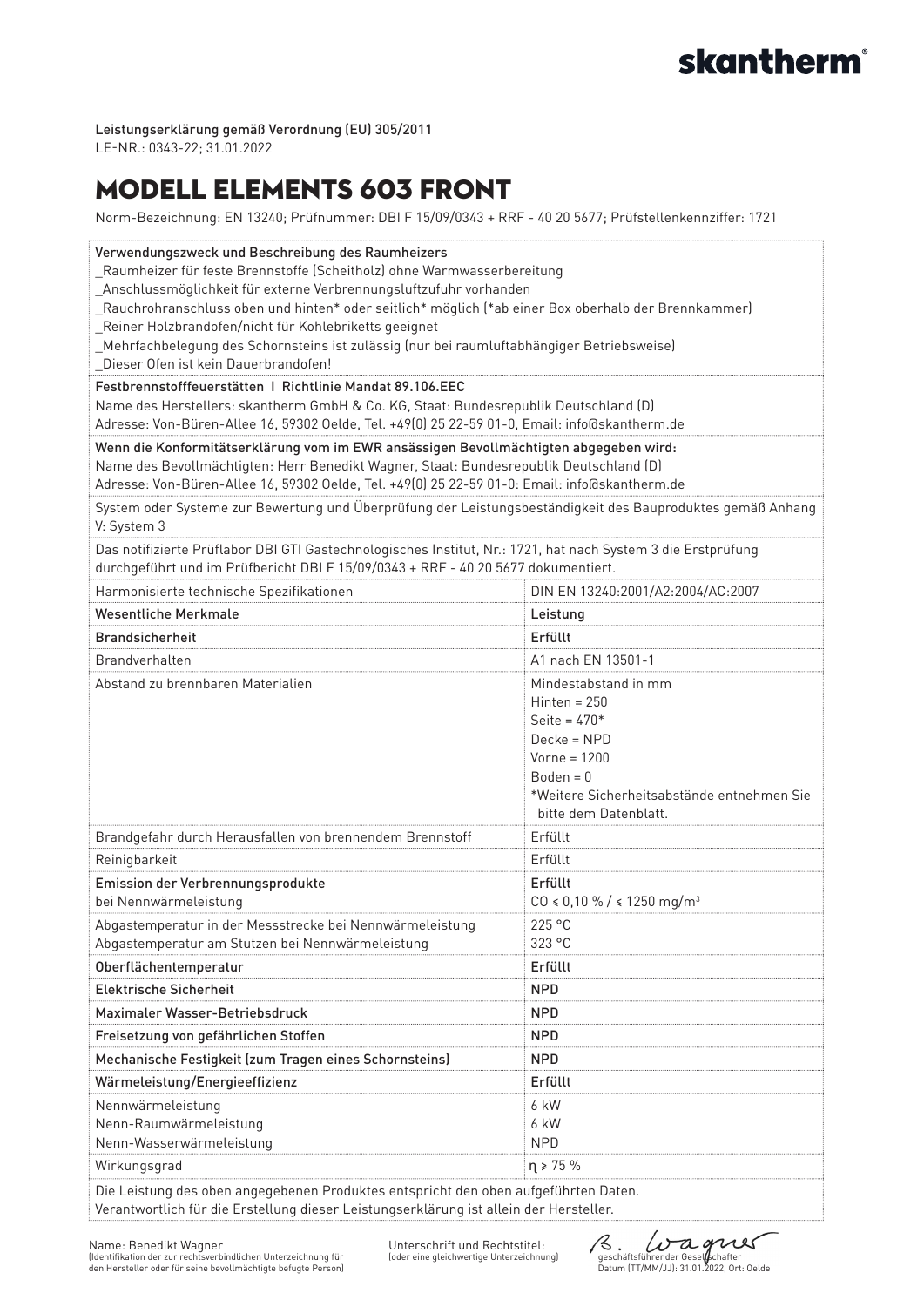

# ModÈle elements 603 Front

Désignation de la norme: EN 13240; Numéro de contrôle: DBI F 15/09/0343 + RRF - 40 20 5677; Code de l'organisme de contrôle: 1721

| Utilisation prévue et description de l'appareil de chauffage<br>_Appareil de chauffage pour combustibles solides (bûches), sans production d'eau chaude<br>Possibilité d'apport d'air de combustion depuis l'extérieur<br>_Conduit de fumées possible en haut et à l'arrière ou sur le côté* (* à partir d'un élément au-dessus de la chambre<br>de combustion)<br>Poêle à bois uniquement/non approprié pour briquettes de lignite<br>_Un raccordement multiple à la cheminée est autorisé (uniquement pour mode opératoire dépendant de l'air ambiant).<br>_Ce poêle-cheminée n'est pas un poêle à combustion permanente! |                                                                                                                                                                                         |  |
|-----------------------------------------------------------------------------------------------------------------------------------------------------------------------------------------------------------------------------------------------------------------------------------------------------------------------------------------------------------------------------------------------------------------------------------------------------------------------------------------------------------------------------------------------------------------------------------------------------------------------------|-----------------------------------------------------------------------------------------------------------------------------------------------------------------------------------------|--|
| Poêle à combustibles solides   Directive Mandat 89.106.EEC<br>Nom du constructeur: skantherm GmbH & Co. KG, Pays: République fédérale d'Allemagne (D)<br>L'adresse: Von-Büren-Allee 16, 59302 Oelde, Tel. +49(0) 25 22-59 01-0, Email: info@skantherm.de                                                                                                                                                                                                                                                                                                                                                                    |                                                                                                                                                                                         |  |
| Si la déclaration de conformité est remise par un mandataire, membre de l'EEE:<br>Nom du mandataire: Monsieur Benedikt Wagner, Pays: République fédérale d'Allemagne (D)<br>L'adresse: Von-Büren-Allee 16, 59302 Oelde, Tel. +49(0) 25 22-59 01-0, Email: info@skantherm.de<br>Système ou systèmes d'évaluation et de vérification de la performance du produit de construction visés à l'annexe V:                                                                                                                                                                                                                         |                                                                                                                                                                                         |  |
| système 3                                                                                                                                                                                                                                                                                                                                                                                                                                                                                                                                                                                                                   |                                                                                                                                                                                         |  |
| Le laboratoire d'essai notifié DBI GTI Gastechnologisches Institut, No: 1721, a procédé à l'essai initial selon le<br>système 3 et en a documenté les résultats dans l'avis technique DBI F 15/09/0343 + RRF - 40 20 5677.                                                                                                                                                                                                                                                                                                                                                                                                  |                                                                                                                                                                                         |  |
| Spécifications techniques harmonisées                                                                                                                                                                                                                                                                                                                                                                                                                                                                                                                                                                                       | DIN EN 13240:2001/A2:2004/AC:2007                                                                                                                                                       |  |
| Caractéristiques essentielles                                                                                                                                                                                                                                                                                                                                                                                                                                                                                                                                                                                               | Puissance                                                                                                                                                                               |  |
| Sécurité incendie                                                                                                                                                                                                                                                                                                                                                                                                                                                                                                                                                                                                           | Remplies                                                                                                                                                                                |  |
| Résistance au feu                                                                                                                                                                                                                                                                                                                                                                                                                                                                                                                                                                                                           | A1 selon EN 13501-1                                                                                                                                                                     |  |
| Écartement minimum des éléments de<br>construction combustibles:                                                                                                                                                                                                                                                                                                                                                                                                                                                                                                                                                            | Espace minimal en mm<br>Arrière = 250<br>Latéral = $470*$<br>Plafond = NPD<br>$Frontal = 1200$<br>$Sol = 0$<br>*Pour des distances de sécurité ultérieures,<br>voir la fiche technique. |  |
| Risque d'incendie par chute de combustibles enflammés                                                                                                                                                                                                                                                                                                                                                                                                                                                                                                                                                                       | Remplies                                                                                                                                                                                |  |
| Nettoiement                                                                                                                                                                                                                                                                                                                                                                                                                                                                                                                                                                                                                 | Remplies                                                                                                                                                                                |  |
| Émission des produits de combustion                                                                                                                                                                                                                                                                                                                                                                                                                                                                                                                                                                                         | Remplies                                                                                                                                                                                |  |
| à la puissance thermique nominale                                                                                                                                                                                                                                                                                                                                                                                                                                                                                                                                                                                           | $CO \le 0.10 \% / \le 1250 mg/m^3$                                                                                                                                                      |  |
| Température des gaz effluents dans la section de mesure à la puis-<br>sance thermique nominale<br>Température des gaz effluents au niveau de l'embout à la puissance<br>thermique nominale                                                                                                                                                                                                                                                                                                                                                                                                                                  | 225 °C<br>323 °C                                                                                                                                                                        |  |
| Température de surface                                                                                                                                                                                                                                                                                                                                                                                                                                                                                                                                                                                                      | Remplies                                                                                                                                                                                |  |
| Sécurité électrique                                                                                                                                                                                                                                                                                                                                                                                                                                                                                                                                                                                                         | <b>NPD</b>                                                                                                                                                                              |  |
| Pression maximale de service de l'eau                                                                                                                                                                                                                                                                                                                                                                                                                                                                                                                                                                                       | <b>NPD</b>                                                                                                                                                                              |  |
| Rejet de substances dangereuses                                                                                                                                                                                                                                                                                                                                                                                                                                                                                                                                                                                             | <b>NPD</b>                                                                                                                                                                              |  |
| Résistance mécanique (pour la portée d'une cheminée)                                                                                                                                                                                                                                                                                                                                                                                                                                                                                                                                                                        | <b>NPD</b>                                                                                                                                                                              |  |
| Puissance thermique/efficacité énergétique                                                                                                                                                                                                                                                                                                                                                                                                                                                                                                                                                                                  | Remplies                                                                                                                                                                                |  |
| Puissance calorifique nominale<br>Puissance thermique nominale de la pièce<br>Puissance thermique nominale de l'eau                                                                                                                                                                                                                                                                                                                                                                                                                                                                                                         | 6 kW<br>6 kW<br><b>NPD</b>                                                                                                                                                              |  |
| Efficience énergétique<br>$\eta \ge 75\%$                                                                                                                                                                                                                                                                                                                                                                                                                                                                                                                                                                                   |                                                                                                                                                                                         |  |
| La nuissance du produit mentionné ci-dessus correspond aux données indiquées ci-dessus                                                                                                                                                                                                                                                                                                                                                                                                                                                                                                                                      |                                                                                                                                                                                         |  |

ince du produit mentionné ci-dessus correspond aux données indiquées ci-dessus. Le fabricant assume l'entière responsabilité quant à l'établissement de la présente Déclaration des performances.

Signature et titre juridique: (ou signature équivalente)

8. Lua gruer<br>Associé gérant<br>Date (JJ/MM/AA): 31.01.2022, lieu: Oelde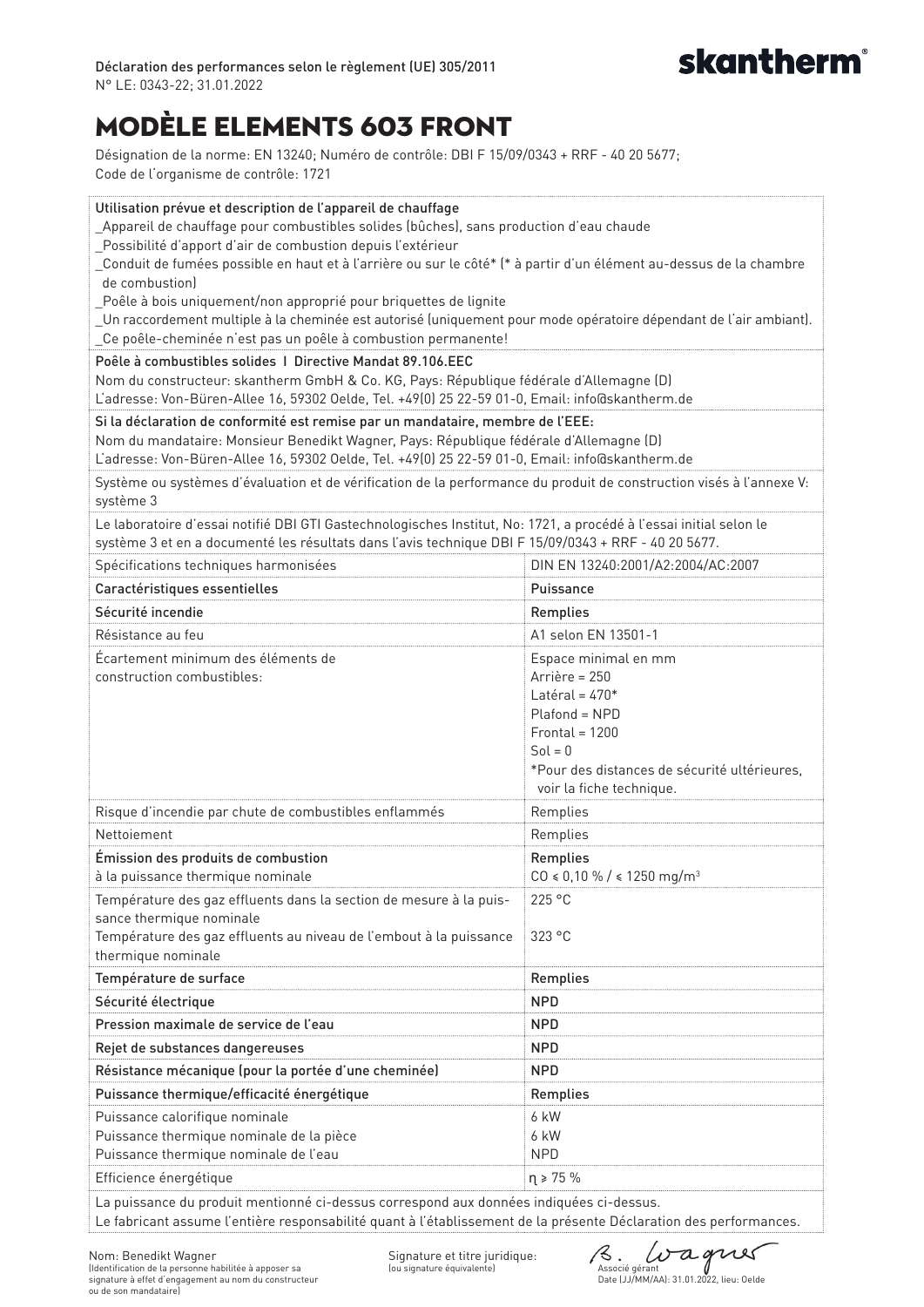

## Model elements 603 Front

European Standard: EN 13240; Test Report N°: DBI F 15/09/0343 + RRF - 40 20 5677; Test Centre ID: 1721

| Purpose and description of chimney stove<br>Chimney stove for solid fuels (split logs) without hot water supply<br>Connection for external combustion air supply available<br>_Flue connection possible on top and at rear* or at the side* (*possible starting with one box above the combustion<br>chamberl<br>Proper wood stove/not suited for coal briquettes<br>_Shared chimney flues admissible (only when operation dependant from ambient air)<br>_This stove is not a low burning stove!<br>Solid Fuel Fireplaces   Directive Mandate 89.106.EEC |                                                                                                                                                                                          |  |
|-----------------------------------------------------------------------------------------------------------------------------------------------------------------------------------------------------------------------------------------------------------------------------------------------------------------------------------------------------------------------------------------------------------------------------------------------------------------------------------------------------------------------------------------------------------|------------------------------------------------------------------------------------------------------------------------------------------------------------------------------------------|--|
| Manufacturer: skantherm GmbH & Co. KG, Country: (Abbreviation) D (in full) Federal Republic of Germany<br>Address: Von-Büren-Allee 16, 59302 Oelde, Tel. +49(0) 25 22-59 01-0, Email: info@skantherm.de                                                                                                                                                                                                                                                                                                                                                   |                                                                                                                                                                                          |  |
| If the Declaration of Conformity is issued by an authorized representative domiciled in the EEA<br>(European Economic Area):<br>Authorised Representative: Mr Benedikt Wagner, Country: (Abbreviation) D (in full) Federal Republic of Germany<br>Address: Von-Büren-Allee 16, 59302 Oelde, Tel. +49(0) 25 22-59 01-0: Email: info@skantherm.de                                                                                                                                                                                                           |                                                                                                                                                                                          |  |
| System or systems for the assessment and verification of the constancy of performance of the construction product<br>in accordance with Annex V: System 3                                                                                                                                                                                                                                                                                                                                                                                                 |                                                                                                                                                                                          |  |
| The notified test laboratory DBI GTI Gastechnologisches Institut, No. 1721, has executed the initial testing according<br>to system 3 and documented it in the test report DBI F 15/09/0343 + RRF - 40 20 5677.                                                                                                                                                                                                                                                                                                                                           |                                                                                                                                                                                          |  |
| Harmonized technical specification                                                                                                                                                                                                                                                                                                                                                                                                                                                                                                                        | DIN EN 13240:2001/A2:2004/AC:2007                                                                                                                                                        |  |
| <b>Essential characteristics</b>                                                                                                                                                                                                                                                                                                                                                                                                                                                                                                                          | Performance                                                                                                                                                                              |  |
| Fire safety                                                                                                                                                                                                                                                                                                                                                                                                                                                                                                                                               | Pass                                                                                                                                                                                     |  |
| Reaction to fire                                                                                                                                                                                                                                                                                                                                                                                                                                                                                                                                          | A1 according to EN 13501-1                                                                                                                                                               |  |
| Distance to combustible materials                                                                                                                                                                                                                                                                                                                                                                                                                                                                                                                         | Minimum distances, in mm<br>$Rear = 250$<br>$Side = 470*$<br>Ceiling = NPD<br>$Front = 1200$<br>$Floor = 0$<br>*For further safety distances please refer to<br>the technical datasheet. |  |
| Risk of burning fuel falling out                                                                                                                                                                                                                                                                                                                                                                                                                                                                                                                          | Pass                                                                                                                                                                                     |  |
| Cleanability                                                                                                                                                                                                                                                                                                                                                                                                                                                                                                                                              | Pass                                                                                                                                                                                     |  |
| Emission of combustion products                                                                                                                                                                                                                                                                                                                                                                                                                                                                                                                           | Pass                                                                                                                                                                                     |  |
| at nominal heat output                                                                                                                                                                                                                                                                                                                                                                                                                                                                                                                                    | $CO \le 0,10 \%$ / $\le 1250$ mg/m <sup>3</sup>                                                                                                                                          |  |
| Waste gas temperature in the measuring section at nominal heat<br>output<br>Waste gas temperature at nominal heat output                                                                                                                                                                                                                                                                                                                                                                                                                                  | 225 °C<br>323 °C                                                                                                                                                                         |  |
| Surface temperature                                                                                                                                                                                                                                                                                                                                                                                                                                                                                                                                       | Pass                                                                                                                                                                                     |  |
| <b>Electrical safety</b>                                                                                                                                                                                                                                                                                                                                                                                                                                                                                                                                  | <b>NPD</b>                                                                                                                                                                               |  |
| Maximum water operating pressure                                                                                                                                                                                                                                                                                                                                                                                                                                                                                                                          | <b>NPD</b>                                                                                                                                                                               |  |
| Release of hazardous substances                                                                                                                                                                                                                                                                                                                                                                                                                                                                                                                           | NPD.                                                                                                                                                                                     |  |
| Mechanical resistance (to carry a chimney/flue)                                                                                                                                                                                                                                                                                                                                                                                                                                                                                                           | <b>NPD</b>                                                                                                                                                                               |  |
| Thermal output/energy efficiency                                                                                                                                                                                                                                                                                                                                                                                                                                                                                                                          | Pass                                                                                                                                                                                     |  |
| Nominal heat output                                                                                                                                                                                                                                                                                                                                                                                                                                                                                                                                       | 6 kW                                                                                                                                                                                     |  |
| Nominal space heating capacity                                                                                                                                                                                                                                                                                                                                                                                                                                                                                                                            | 6 kW                                                                                                                                                                                     |  |
| Nominal water heating capacity                                                                                                                                                                                                                                                                                                                                                                                                                                                                                                                            | <b>NPD</b>                                                                                                                                                                               |  |
| Energy efficiency                                                                                                                                                                                                                                                                                                                                                                                                                                                                                                                                         | $\eta \ge 75\%$                                                                                                                                                                          |  |
| The performance of the product mentioned above corresponds to the data mentioned above.<br>Only the manufacturer is responsible for the creation of this declaration of performance.                                                                                                                                                                                                                                                                                                                                                                      |                                                                                                                                                                                          |  |

Name: Benedikt Wagner (identification of person authorized to legally sign on behalf of manufacturer or his duly authorized representative)

Signature and Title: (S. UTA OUS)<br>(or equivalent signature) Managing Director<br>Date: (DD/MM/YY): 31.01.2022, place: Oelde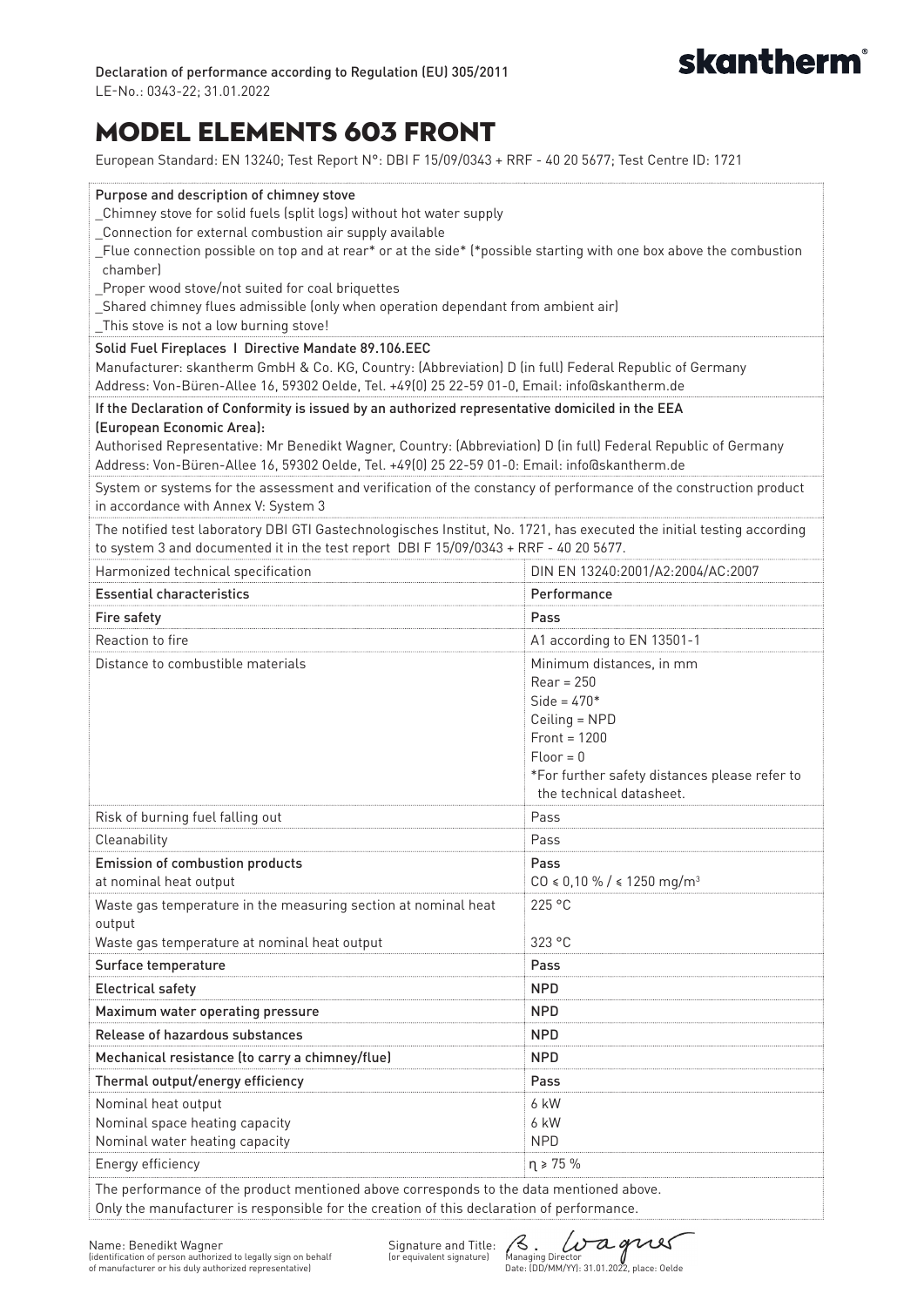

### Modell elements 603 Front

Normbenaming: EN 13240; Keuringsnummer: DBI F 15/09/0343 + RRF - 40 20 5677; Keuringinstantie-ID: 1721

| Gebruiksdoeleinde en beschrijving van de ruimteverwarming<br>_Ruimteverwarming voor vaste brandstoffen (blokken hout) zonder warmwater bereiding<br>_Aansluitingsmogelijkheid voor externe verbrandingsluchttoevoer voorhanden<br>_Rookgasafvoer boven/achter* of zijkant* mogelijk (* via een box boven de brandkamer)<br>_Alleen houtstook/niet geschikt voor kolen en briketten<br>_Meervoudige belegging van de schoorsteen is toegelaten (alleen bij kamerluchtafhankelijke bedrijfswijze)<br>Deze kachel is geen permanente brandkachel!<br>Stookinstallaties voor vaste brandstoffen   richtlijn mandaat 89.106.EEC |                                                                                                                                                                                                          |  |
|----------------------------------------------------------------------------------------------------------------------------------------------------------------------------------------------------------------------------------------------------------------------------------------------------------------------------------------------------------------------------------------------------------------------------------------------------------------------------------------------------------------------------------------------------------------------------------------------------------------------------|----------------------------------------------------------------------------------------------------------------------------------------------------------------------------------------------------------|--|
| Naam van de fabrikant: skantherm GmbH & Co. KG, Land: Bondsrepubliek Duitsland (D)<br>Adres: Von-Büren-Allee 16, 59302 Oelde, Tel. +49(0) 25 22-59 01-0, Email: info@skantherm.de                                                                                                                                                                                                                                                                                                                                                                                                                                          |                                                                                                                                                                                                          |  |
| Wanneer de comformiteitsverklaring door een in de EER gevestigde gevolmachtigde wordt afgelegd:<br>Naam van de gevolmachtigde: De heer Benedikt Wagner, Land: Bondsrepubliek Duitsland (D)<br>Adres: Von-Büren-Allee 16, 59302 Oelde, Tel. +49(0) 25 22-59 01-0: Email: info@skantherm.de                                                                                                                                                                                                                                                                                                                                  |                                                                                                                                                                                                          |  |
| Systeem of systemen voor de beoordeling en verificatie van de prestatiebestendigheid van het bouwproduct zoals<br>beschreven in bijlage V: Systeem 3                                                                                                                                                                                                                                                                                                                                                                                                                                                                       |                                                                                                                                                                                                          |  |
| Het genotificeerde proeflaboratorium DBI GTI Gastechnologisches Institut, Nr.: 1721, heeft de eerste keuring volgens<br>systeem 3 uitgevoerd en in het keuringsbericht DBI F 15/09/0343 + RRF - 40 20 5677.                                                                                                                                                                                                                                                                                                                                                                                                                |                                                                                                                                                                                                          |  |
| Geharmoniseerde technische specificatie                                                                                                                                                                                                                                                                                                                                                                                                                                                                                                                                                                                    | DIN EN 13240:2001/A2:2004/AC:2007                                                                                                                                                                        |  |
| Wezenlijke kenmerken                                                                                                                                                                                                                                                                                                                                                                                                                                                                                                                                                                                                       | Vermogen                                                                                                                                                                                                 |  |
| Brandveiligheid                                                                                                                                                                                                                                                                                                                                                                                                                                                                                                                                                                                                            | Voldoen                                                                                                                                                                                                  |  |
| <b>Brandgedrag</b>                                                                                                                                                                                                                                                                                                                                                                                                                                                                                                                                                                                                         | A1 volgens EN 13501-1                                                                                                                                                                                    |  |
| Minimum afstand tot brandbare componenten:                                                                                                                                                                                                                                                                                                                                                                                                                                                                                                                                                                                 | Minimumum afstand in mm<br>Achter = $250$<br>Zijdelings = $470*$<br>Plafond = NPD<br>Voorzijde = 1200<br>$Vloer = 0$<br>*Voor verdere veilige afstanden, verwijzen wij<br>u naar de technische gegevens. |  |
| Brandgevaar door eruitvallende brandende brandstoffen                                                                                                                                                                                                                                                                                                                                                                                                                                                                                                                                                                      | Voldoen                                                                                                                                                                                                  |  |
| Reining mogelijk                                                                                                                                                                                                                                                                                                                                                                                                                                                                                                                                                                                                           | Voldoen                                                                                                                                                                                                  |  |
| Emissie van de verbrandingsproducten<br>bij nominale warmteafgifte                                                                                                                                                                                                                                                                                                                                                                                                                                                                                                                                                         | Voldoen<br>$CO \le 0,10\% / \le 1250$ mg/m <sup>3</sup>                                                                                                                                                  |  |
| Afvoergastemperatuur in het meettraject bij nominale warmteafgifte<br>Afvoergastemperatuur bij de buis bij nominale warmteafgifte                                                                                                                                                                                                                                                                                                                                                                                                                                                                                          | 225 °C<br>323 °C                                                                                                                                                                                         |  |
| Oppervlaktetemperatuur                                                                                                                                                                                                                                                                                                                                                                                                                                                                                                                                                                                                     | Voldoen                                                                                                                                                                                                  |  |
| <b>Electrische Beveiliging</b>                                                                                                                                                                                                                                                                                                                                                                                                                                                                                                                                                                                             | <b>NPD</b>                                                                                                                                                                                               |  |
| Maximale waterbedrijfsdruk                                                                                                                                                                                                                                                                                                                                                                                                                                                                                                                                                                                                 | <b>NPD</b>                                                                                                                                                                                               |  |
| Vrijkomen van gevaarlijke stoffen                                                                                                                                                                                                                                                                                                                                                                                                                                                                                                                                                                                          | <b>NPD</b>                                                                                                                                                                                               |  |
| Mechanische stevigheid (voor het dragen van een schoorsteen)                                                                                                                                                                                                                                                                                                                                                                                                                                                                                                                                                               | <b>NPD</b>                                                                                                                                                                                               |  |
| Warmteafgifte/energie-efficiëntie                                                                                                                                                                                                                                                                                                                                                                                                                                                                                                                                                                                          | Voldoen                                                                                                                                                                                                  |  |
| Nominaal warmtevermogen<br>Nominale warmteafgifte ruimte<br>Nominale warmteafgifte water                                                                                                                                                                                                                                                                                                                                                                                                                                                                                                                                   | 6 kW<br>6 kW<br><b>NPD</b>                                                                                                                                                                               |  |
| Energie-efficiëntie                                                                                                                                                                                                                                                                                                                                                                                                                                                                                                                                                                                                        | $\eta \ge 75 \%$                                                                                                                                                                                         |  |
| Het prestatievermogen van het hierhoven aangegeven product voldoet aan de hoven aa                                                                                                                                                                                                                                                                                                                                                                                                                                                                                                                                         |                                                                                                                                                                                                          |  |

Het prestatievermogen van het hierboven aangegeven product voldoet aan de boven aangegeven gegevens. Verantwoordelijk voor de opstelling van deze vermogensverklaring is enkel de fabrikant.

R. *Dagues*<br>Managing Director<br>Datum (DD/MM/JJ): 31.01.2022, Plaats: Oelde